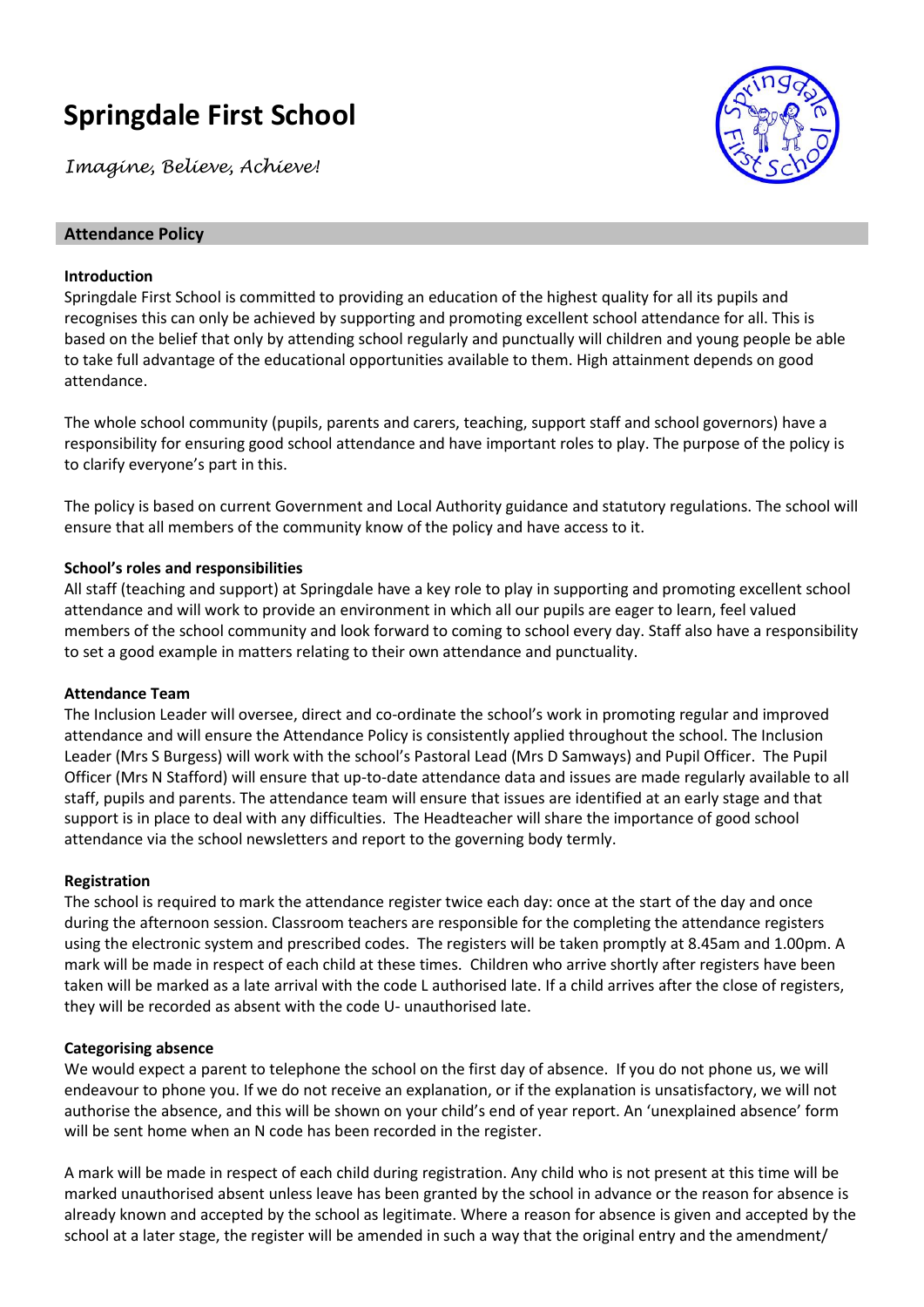correction is distinguishable. The decision about whether the absence should be authorised or unauthorised rests with the Headteacher.

Springdale First School recognises the clear links between attendance and attainment, and attendance and safeguarding children. If absence is frequent or continuous, and except where a child is clearly unwell, staff at Springdale will challenge parents about the need and reasons for their child's absence and will encourage them to keep absences to a minimum. A note or explanation from a pupil's home does not mean an absence becomes authorised. The decision whether or not to authorise an absence will always rest with the school.

If no explanation about an absence is received by the school within 3 days, the absence will remain unauthorised. An 'unexplained absence' form will be sent home when an N code has been recorded in the register.

Absences will be authorised in the following circumstances:

(a) where leave has been granted by the school in advance, for example –a pupil is to participate in an approved performance for which a licence has been granted by the Local Authority,

(b) where the school is satisfied that the child is too ill to attend;

(c) where there is an unavoidable cause for the absence which is beyond the family's control, e.g. extreme weather conditions;

(d) the absence occurs on a day exclusively set aside for religious observance by the

religious body to which the pupil's parents belong;

(e) the pupil lives more than two miles (if he/she is under eight) or three miles (if he/she has reached eight) and no suitable transport arrangements have been made by the Local Authority;

(f) the pupil is of no fixed abode, his/her parent is engaged in a trade which requires him/her to travel, the pupil has attended school as often as the nature of the trade permits and, having reached the age of six, he/she has attended 200 sessions in the preceding 12 months;

(g) in other exceptional circumstances (e.g. a family bereavement) and for a very limited period.

Except in the circumstances described above, absences will be unauthorised. Some examples of reasons for not authorising absence would be:

- no explanation has been given by the parent;
- the school is not satisfied with the explanation;
- the pupil is staying at home to mind the house;
- the pupil is shopping during school hours;
- the pupil is absent because another sibling is unwell;
- the pupil is absent for unexceptional reasons, e.g. a birthday;
- the pupil is absent from school on a family holiday without prior permission;
- the pupil is staying at home to provide care for a parent, sibling or other relative;

# **Staff training**

The Attendance Lead and Pupil Officer will ensure that all staff responsible for taking registers, including any temporary or supply staff, receives sufficient training to enable them to perform the task accurately.

# **Collection and analysis of data**

The Attendance Lead and the Headteacher will ensure that attendance data is complete, accurate, analysed and reported to the other members of SLT, parents and the governing body. The report should include commentary on the trajectory and the school target. The data will inform the school's future practice to improve attendance and prevent disaffection.

Attendance is monitored by the Attendance Lead who will look at reasons for absence and those who are vulnerable to poor attendance.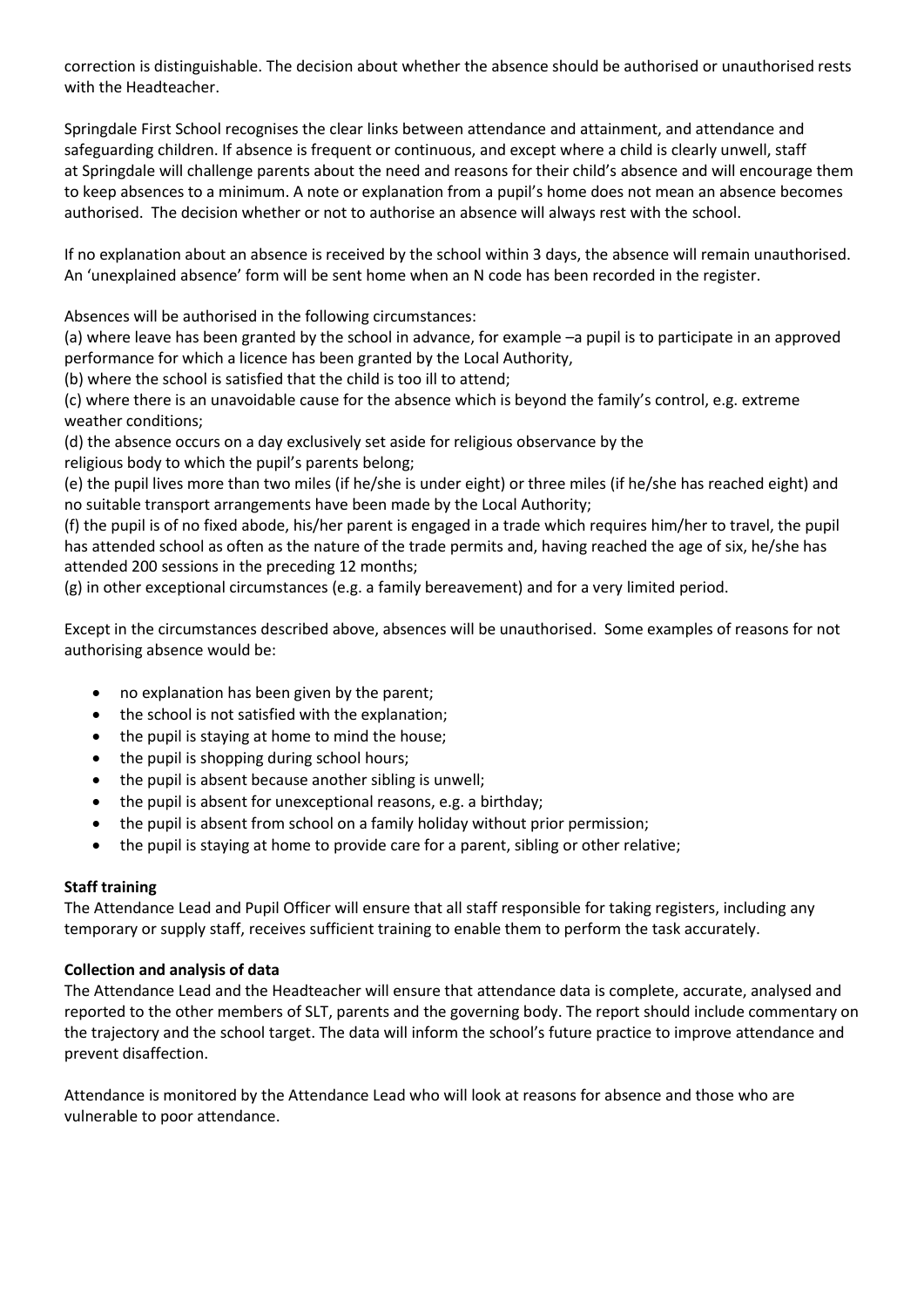#### **School Strategies to Tackle Absence**

Where there is an emerging pattern of a pupil's absence your child's class teacher will contact parents, to raise awareness. If a pattern persists, Mrs Burgess or Miss Budden will invite parents to a meeting to discuss the reasons for the absences. Plans should be put in place with the parents and pupil to resolve any difficulties and improve the attendance within a specified time limit. It will be explained to parents that any future absences will be unauthorised unless there is clear evidence of a good reason for them.

# **Referral to the Local Authority, BCP**

If there continues to be unauthorised absences by the end of the specified time (or sooner) if the pupil is failing to attend school at all, the matter will be referred to the Borough of Bournemouth, Christchurch and Poole 5-19s Team. Regulations (Education Pupil Regulations 2006) require schools to inform the LA of every pupil who has been continuously absent without a good reason (i.e. the absence is unauthorised) for 10 school days or more. Schools must also inform the LA of every pupil who fails to attend regularly which is interpreted to mean those pupils who have patterns of unauthorised absence without amassing 10 continuous absences.

#### **Lateness and punctuality**

Pupils are expected to arrive at school, and be in the correct room for registration, on time every day. It is very disruptive to their own education and that of others in their class, if they are late. Pupils who arrive after the register officially closes will be marked absent for the whole session (a session being a morning or an afternoon). This absence will be unauthorised unless the school is satisfied that there is a legitimate reason for the pupil to be late. A pupil who is persistently absent by reason of lateness will be dealt with in the same way as other pupils with an emerging pattern of absence. If the matter is not resolved quickly, it will be referred to the LA. For health and safety reasons it is important that the school knows who is in the building. After 8.45am, parents will need to bring their child to the school office. For the same reason it is important that if a child is leaving the premises legitimately (e.g. for a medical appointment), or returning to school later in the day, parents need to report to the school office.

#### **Term time holidays**

The school's policy is that anyone found to have taken an unauthorised term time holiday will be liable to be issued with a Fixed Penalty Notice. (Appendix A) We greatly value the positive relationship between home and school and we do not want the issue of holidays to create a conflict in this relationship. It is important for parents/carers to note that once Springdale First School have requested that the Local Authority issue a Fixed Penalty Notice for a period of unauthorised leave in term time, you will not have an opportunity to discuss this matter further with the Local Authority. Any queries or discussions should be had prior to, or at the time of requesting the leave.

# **Extended leave of absence**

Any extended leave of absence is at the discretion of the Headteacher. The absence will be unauthorised unless exceptional reasons are given. If an extended leave of absence is taken without prior authorisation from the Headteacher, a pupil could be removed from the school roll.

# **Parents' / carers' responsibilities**

The prime responsibility for ensuring children receive an appropriate and full-time education rests with parents/carers (defined by the Education Act 1996 as those with parental responsibility and those who have the care of a child). As part of our Home-School Agreement parents commit to supporting their child to attend school, and as a school we commit to supporting and encouraging attendance.

# **Springdale First School expects parents/carers will:**

- ensure their children attend the school every day, on time whilst striving for 100% attendance;
- not expect the school to agree any requests for absence, and not condone unjustified absence from school;
- notify Springdale First School on the first day of absence by phone, followed up by a letter or email explaining reason for absence on the first day of return;
- ensure their children arrive at school on time, properly dressed and with the right resources for the day;
- work in partnership with the school, for example by attending parents' meetings and consultations, taking an interest in their children's work and activities;
- contact the school without delay if they are concerned about any aspects of their children's school lives.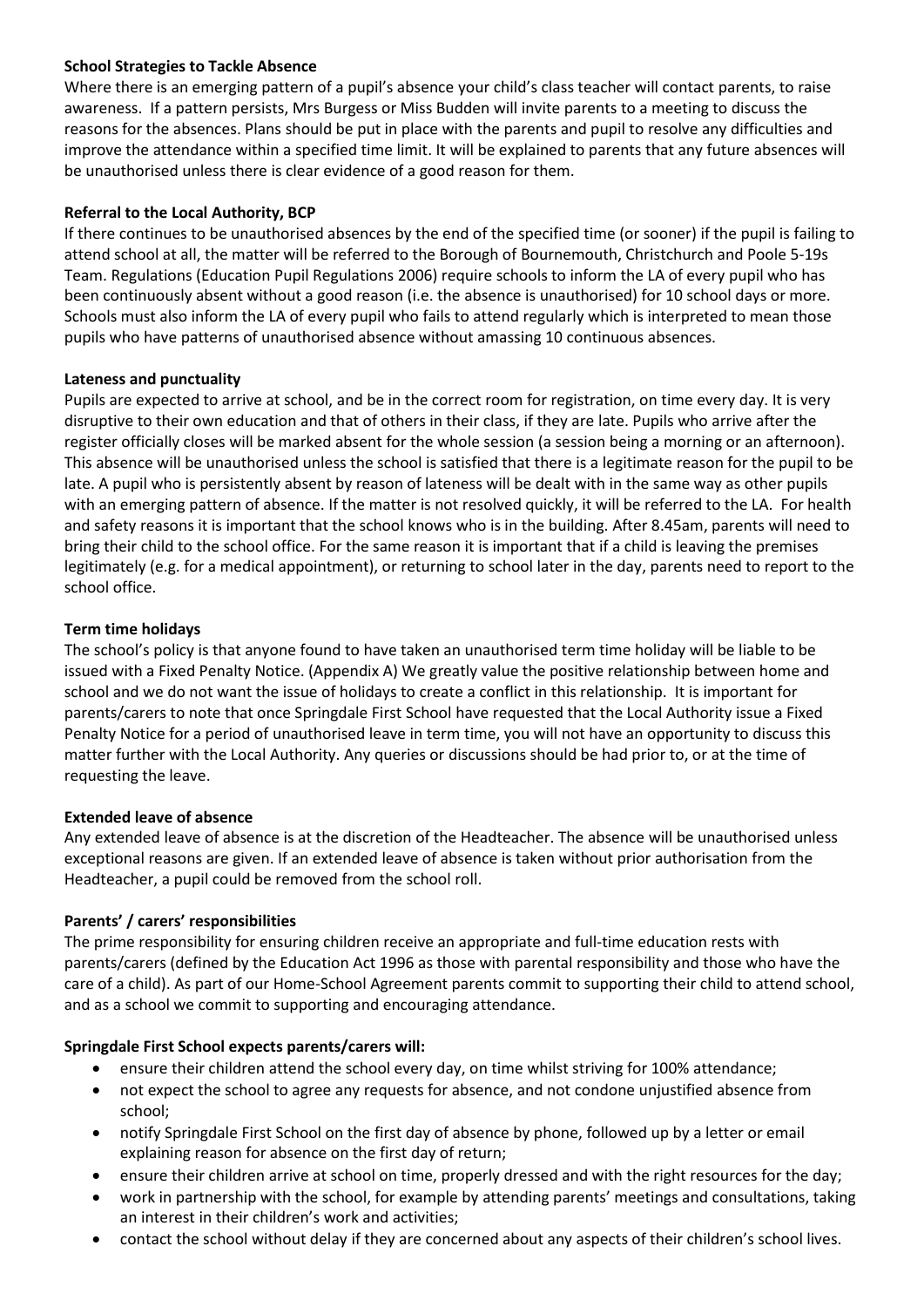#### **Pupils' responsibilities**

All pupils should be aware of the importance of regular school attendance. If they are having difficulties that may prevent them from attending school regularly, they should speak to their class teacher. Pupils also have a responsibility for following school procedures if they arrive late.

#### **Governors' responsibilities**

The governing body will play an appropriate role in challenging and supporting the school in promoting attendance in line with National Average expectations. A named Governor will have responsibility for attendance and ensure regular visits and reviews are made with the Attendance Lead. The attendance governor is Mrs D Prince**.** 

#### **Contact Details**

**Inclusion Leader:** Mrs Simonne Burgess 01202 69270[0 office@springdale.poole.sch.uk](mailto:office@springdale.poole.sch.uk) **Pupil Officer:** Mrs Nicola Stafford 01202692700 office@springdale.poole.sch.uk **Headteacher:** Miss Debbie Budden 01202 692700 office@springdale.poole.sch.uk **Inclusion Governor:** Mrs Debbie Prince **Safeguarding Governor:** Mrs Helen Heydon

**Policy Review** The school will review this policy each year.

Date of review: September 2022